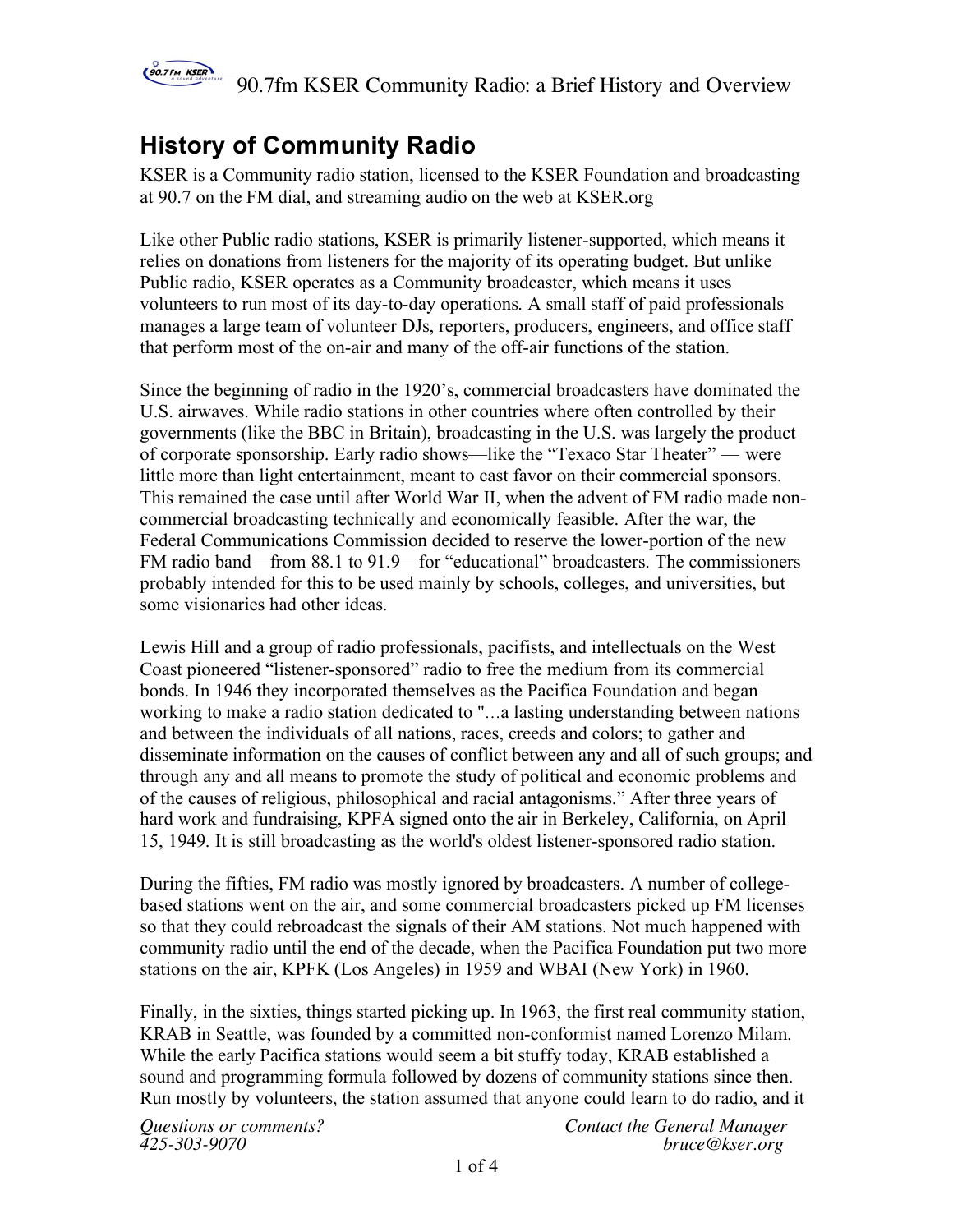

let almost anyone have a chance behind the microphone. KRAB played almost every kind of music imaginable, and gave airtime to people with extremely diverse points of view. This philosophy still inspires KSER' programming mission.

The seventies also saw a big growth in community radio. Community stations went on the air in almost every state. The counterculture nature of these stations was shown by their often silly call letters: WAIF, WORT, KBOO, WEVL, KGNU, KUSP, KZUM, and so on. Pacifica put new stations on the air in Houston and Washington, D.C., and started its national news service. The decade also saw the beginning of the National Federation of Community Broadcasters, of which KSER is a member. The NFCB was formed to lobby the government on behalf of community radio, exchange information, distribute programming, and generally advance the cause of community radio.

In 1979 the FCC began denying licenses to low powered radio stations. However, this change of policy by the FCC excluded the general population from running a low powered station from a home, even though the equipment is easy to obtain and the airwaves technically belong to the people. In January of 2000, however, this regulation was overturned, and the FCC began licensing Low-Power FM (LP FM) stations to community groups, inaugurating a new era in Community radio.

Community Radio's growth continues. Stations spring up in small communities and rural areas. Money from the Alaska pipeline helped fund community stations in many of that state's small towns and native communities. In the 90's, new stations were established to serve Native American communities in the lower 48 states (such as Sioux Nation's KILI in South Dakota and the Ojibwe Nation's WOJB in Wisconsin) and a network of stations (Radio Bilingua) was created to serve Chicano and Latino communities in the Southwest. Here in the Northwest, KSER is collaborating with other regional Community and LP FM stations to create a Northwest Community Radio Network, dedicated to providing training and resources for community-minded broadcasters of all sizes.

# **History of KSER**

KSER began regular broadcasting on February 9th, 1991 at 1000 watts with the studio and transmitter located in Lynnwood, Washington. KSER came on the air licensed to the non-profit Jack Straw Foundation based in Seattle. The station claimed, at 90.7 FM, the last broadcast frequency available in the Puget Sound region.

The Jack Straw Foundation has a long history with community radio, having started KRAB in Seattle nearly 40 years ago. KRAB, established in 1963 by Public Radio Pioneer Lorenzo Milam (see the Bibliography), was the second non-commercial, community-supported radio station on the air in the United States. It operated in the commercial band at 107.7 FM for nearly 20 years, broadcasting from such diverse 'homes' as an old donut shop and an old firehouse on Capital Hill. KRAB went off the air in the early 1980's and its frequency was sold to a company interested in operating a commercial radio station. Eventually, the money from the sale of KRAB was used to establish and operate both the non-profit Jack Straw Production facility in Seattle, and KSER-FM.

*Questions or comments? Contact the General Manager 425-303-9070 bruce@kser.org*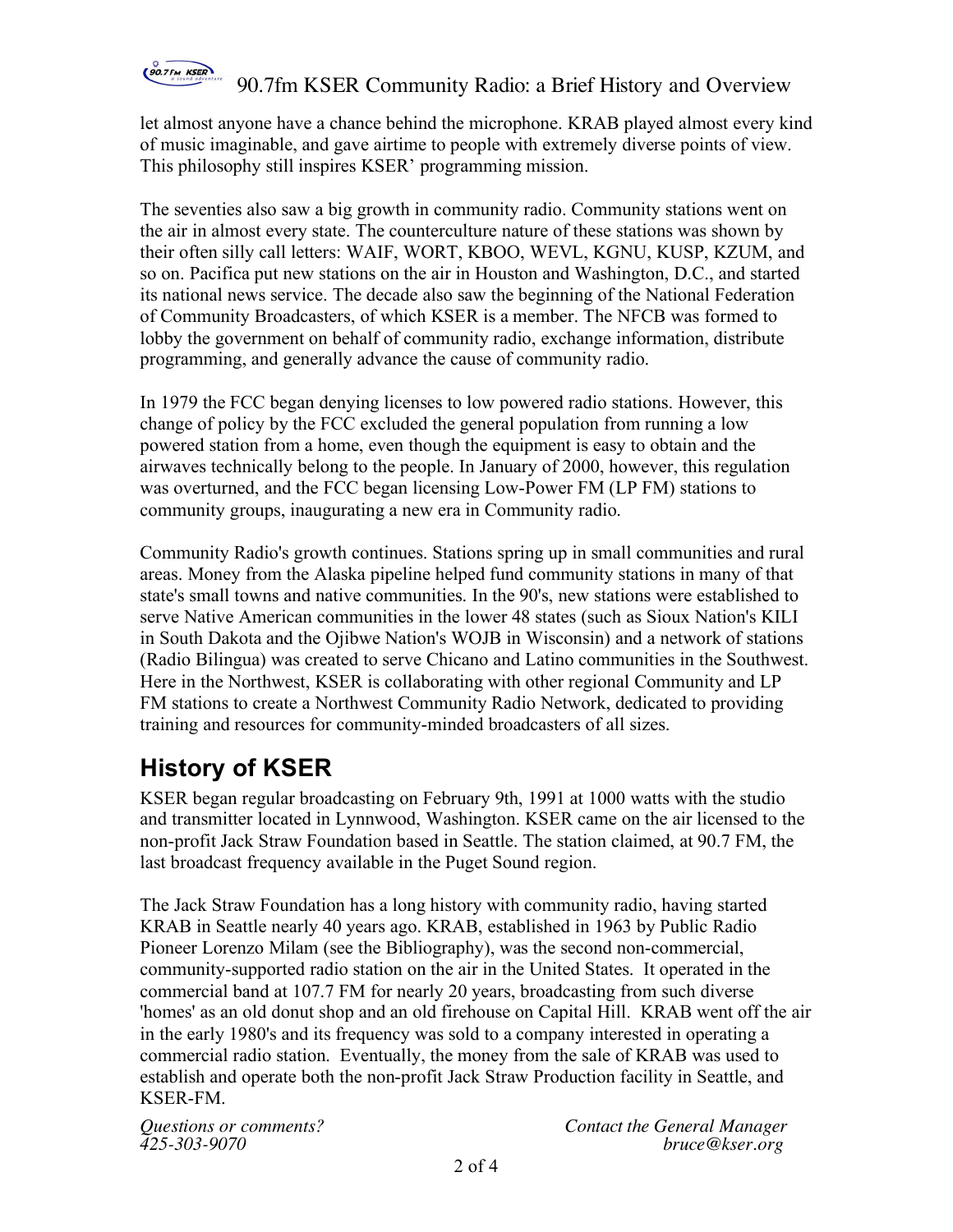

KSER was operated by the Jack Straw Foundation until 1994. In 1994, the Jack Straw Foundation decided to divest itself of KSER. The Jack Straw Foundation invited a group of listeners to take over the radio station operations. In late 1994, this group created the non-profit KSER Foundation to operate the station. The Foundation accepted the property and assets of KSER from the Jack Straw Foundation. The Federal Communications Commission gave final approval for the transfer of the broadcast license in early 1995.

When the station signed on in 1991 it was understood that its power of 1000 watts was not sufficient to adequately serve the people of Snohomish County. In fact, the location of the transmitter, coupled with the terrain and the low power effectively kept the signal from being heard in Everett, the station's city of license. A translator at the frequency of 90.5 FM was briefly used to serve Everett. In late 1996 efforts began to secure funding for and permission to move the transmitter to a location north east of Everett and to raise the power. In mid-1997 authorization from the Federal Communications Commission was secured to raise KSER's power to 5800 watts and move the transmitter to a site near Lake Stevens on Soper Hill. This change allowed KSER to be heard clearly for the first time in Everett and regions north. On April 19, 1998, KSER began broadcasting from its new location, at its new power and started a new chapter in its history. Funding for the new transmitter and relocation was made possible by a federal Public Telecommunications Facilities Program grant, and generous support of the Seiko Corporation and Motorola Antenna Site Services Company.

KSER is the only independent community radio station in Western Washington and one of only three such stations in the entire state. As an independent radio station, the license and assets are held by the KSER Foundation. As a non-commercial radio station, KSER relies on its listeners and the communities it serves for support. This support comes from memberships, underwriting for the programming, and off-air fund-raising benefits. KSER also receives rent from commercial paging and cell phone companies who rent space on KSER's former broadcast tower.

Operation of KSER is made possible by the dedication and efforts of over 100 volunteers who provide the programming, do the filing and bookkeeping, handle the cleaning, and perform all the other support needed to keep a radio station on the air. KSER's volunteers contribute over 25,000 hours annually to make their communities a better place to live and work.

KSER's programming is unique. Our focus is on serving Everett and the other communities of Snohomish, and North Puget Sound counties. Our news, public affairs programming and public service announcements emphasize the North Puget Sound region. Our use of volunteers to create the programming, results in a radio station that is both fascinating and challenging for a casual listener. KSER's music emphasizes world and traditional sounds that are unique for this area. We are different and adventurous, by design.